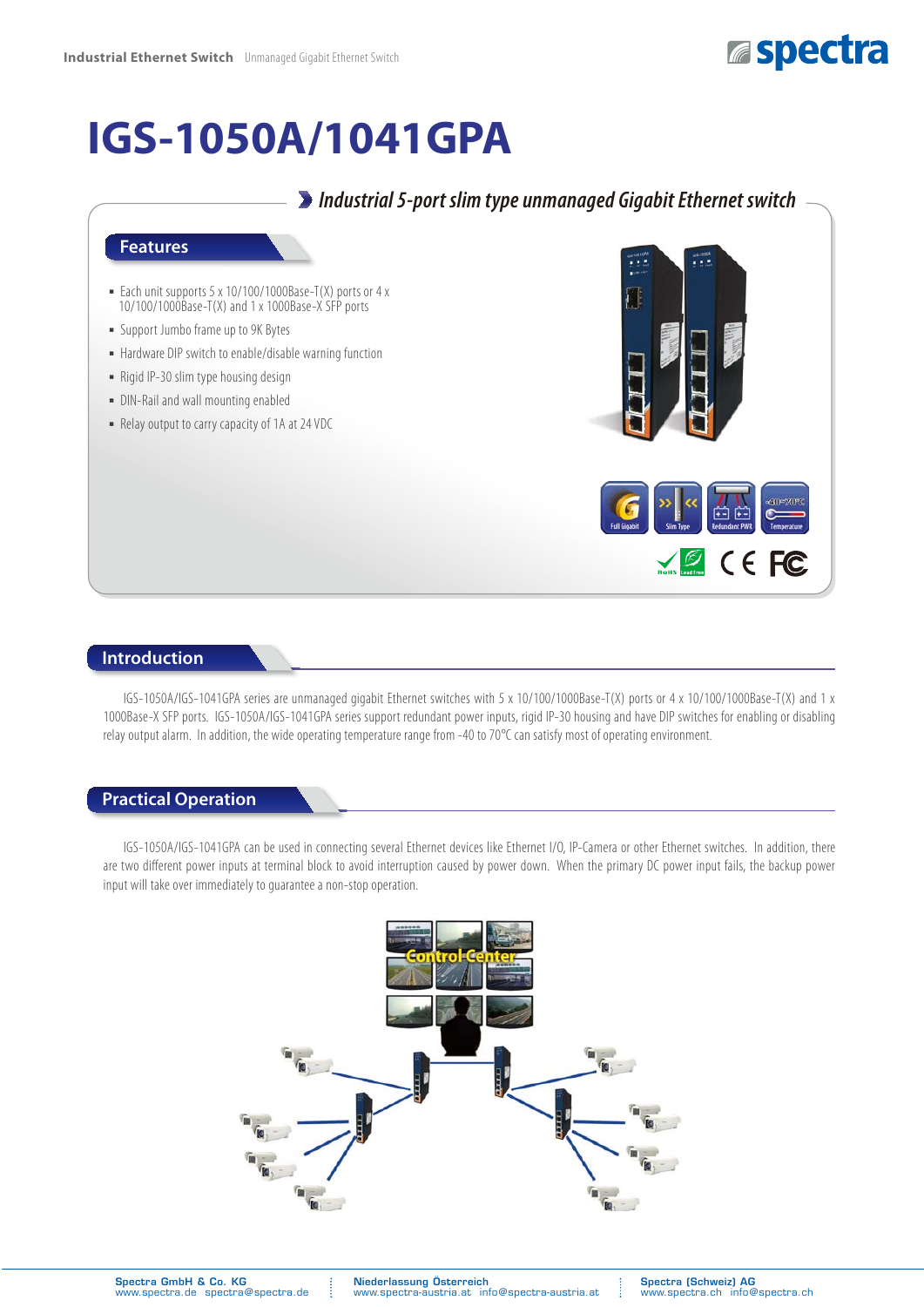# **Espectra**



(Unit=mm)

### **Specifications**

| <b>ORing Switch Model</b>                        | <b>IGS-1050A</b>                                                                                                                                   | <b>IGS-1041GPA</b> |  |  |
|--------------------------------------------------|----------------------------------------------------------------------------------------------------------------------------------------------------|--------------------|--|--|
| <b>Physical Ports</b>                            |                                                                                                                                                    |                    |  |  |
| 10/100/1000Base-T(X) Ports in RJ45 Auto MDI/MDIX | 5                                                                                                                                                  | 4                  |  |  |
| 1000Base-X SFP Ports                             |                                                                                                                                                    |                    |  |  |
| <b>Technology</b>                                |                                                                                                                                                    |                    |  |  |
| <b>Ethernet Standards</b>                        | IFFF 802.3 for 10Base-T<br>IFFF 802.3u for 100Base-TX<br>IFFF 802.3z for 1000Base-X<br>IFFF 802.3ab for 1000Base-T<br>IFFF 802.3x for Flow control |                    |  |  |
| <b>MAC Table</b>                                 | 1024 MAC addresses                                                                                                                                 |                    |  |  |
| Processing                                       | Store-and-Forward                                                                                                                                  |                    |  |  |
| Jumbo Frame                                      | 9K                                                                                                                                                 |                    |  |  |
| <b>LED Indicators</b>                            |                                                                                                                                                    |                    |  |  |
| <b>Power Indicator</b>                           | Green: Power LED x 2                                                                                                                               |                    |  |  |
| <b>Fault Indicator</b>                           | Amber: Indicates PWR1 or PWR2 failure occurred                                                                                                     |                    |  |  |
| 10/100/1000Base-T(X) RJ45 Port Indicator         | Green for port Link / Act<br>Amber for 100Mbps indicator                                                                                           |                    |  |  |
| 1000Base-X SFP Port Indicator                    | Green for port Link/Act                                                                                                                            |                    |  |  |
| <b>Fault contact</b>                             |                                                                                                                                                    |                    |  |  |
| Relay                                            | Relay output to carry capacity of 1A at 24VDC                                                                                                      |                    |  |  |